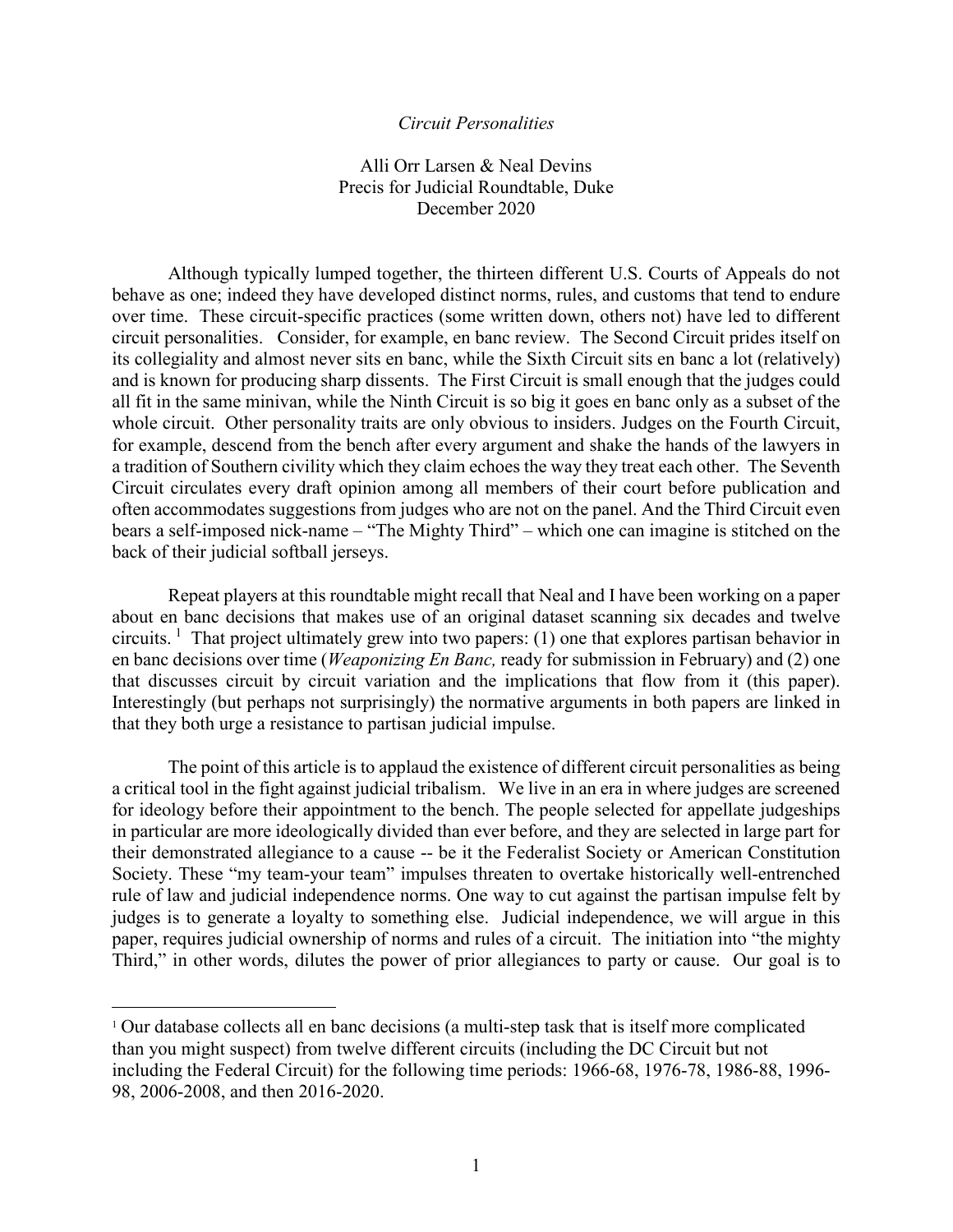argue for the space necessary for these circuit personalities to develop and to warn of forces currently working to minimize them.

The descriptive part of our project will draw sketches of the various circuit court personalities. Building on Marin's work (and her forthcoming book with Judge Newman), we will also supplement the existing landscape with (1) interviews with top appellate advocates and sitting federal appellate judges and (2) en banc data we have already collected. We have already interviewed four top-notch appellate attorneys who have vast experience arguing in front of many of these circuits. They were able to give us a bird's eye view into the various personality features they noticed. We also have plans to interview at least one sitting judge from every circuit (whom we know from various other adventures). We want to ask them about the unique features of their circuit culture (formal and informal) and we also intend to ask about changes to those circuit personalities they have observed over time. We suspect there will be a difference in perception from judges who have sat on a circuit for decades versus those who have just arrived, and we intend to get impressions from both types. (Any suggestions for questions we should ask are welcome; the judge interviews will take place this winter and spring.)

In terms of en banc decisions, the data we have reflects the circuit by circuit variation you might expect. It indicates that some circuits tend to go en banc more frequently than others (the Ninth, the Sixth and the Fourth Circuits were the front-runners here), and some circuits rarely go en banc at all (I'm looking at you, Second and First Circuits). Some circuits have a pretty consistent en banc rate historically (the DC Circuit) while others (like the Tenth Circuit) tend to go through periods of time with many en bancs followed by quieter periods of en banc lulls. We also noticed some other interesting circuit patterns in our en banc data. The Third Circuit goes en banc sua sponte far more than the other circuits, and it also leads the pack in terms of initial en bancs, meaning the choice to go en banc without a panel decision. The First and Tenth Circuits earn the award for the most unanimous en banc decisions and the Sixth Circuit pulls up the rear in that category.

When it comes to partisan behavior in en banc decisions (the subject of our first paper), there was more evidence in some circuits than in others. We noticed a higher percentage of what we called partisan splits (decisions divided by party of appointed President) or partisan reversals (when a circuit dominated by one party reins in a renegade panel composed of judges from the opposite party) in the Fourth Circuit and Sixth Circuits, although that behavior varied over time. The circuits with the lowest percentages of partisan en banc behavior included the Third and the Tenth Circuits, but that also varied over time.<sup>[2](#page-1-0)</sup>

<span id="page-1-0"></span><sup>&</sup>lt;sup>2</sup> While we did not find a steady increase of partisan en bancs over time across circuits until 2018 (enter shameless plug to read *Weaponizing En Banc*), we did find periodic increases in specific circuits during specific time periods. For example, partisan behavior spiked in the Fourth Circuit in the 1990s, and then decreased in the 2000s and 2010s, only to spike back up again in 2018- 2020. The Eighth Circuit, meanwhile, had a relatively low percentage of partisan en banc decisions throughout the timeline of our study, with the exception of a rather large spike in the 1980s. We can speculate on the causes of these relative times of discord (perhaps it matters who is the Chief Justice or what is on the docket) but there doesn't seem to us an obvious generalization that can explain partisanship patterns over time circuit by circuit.